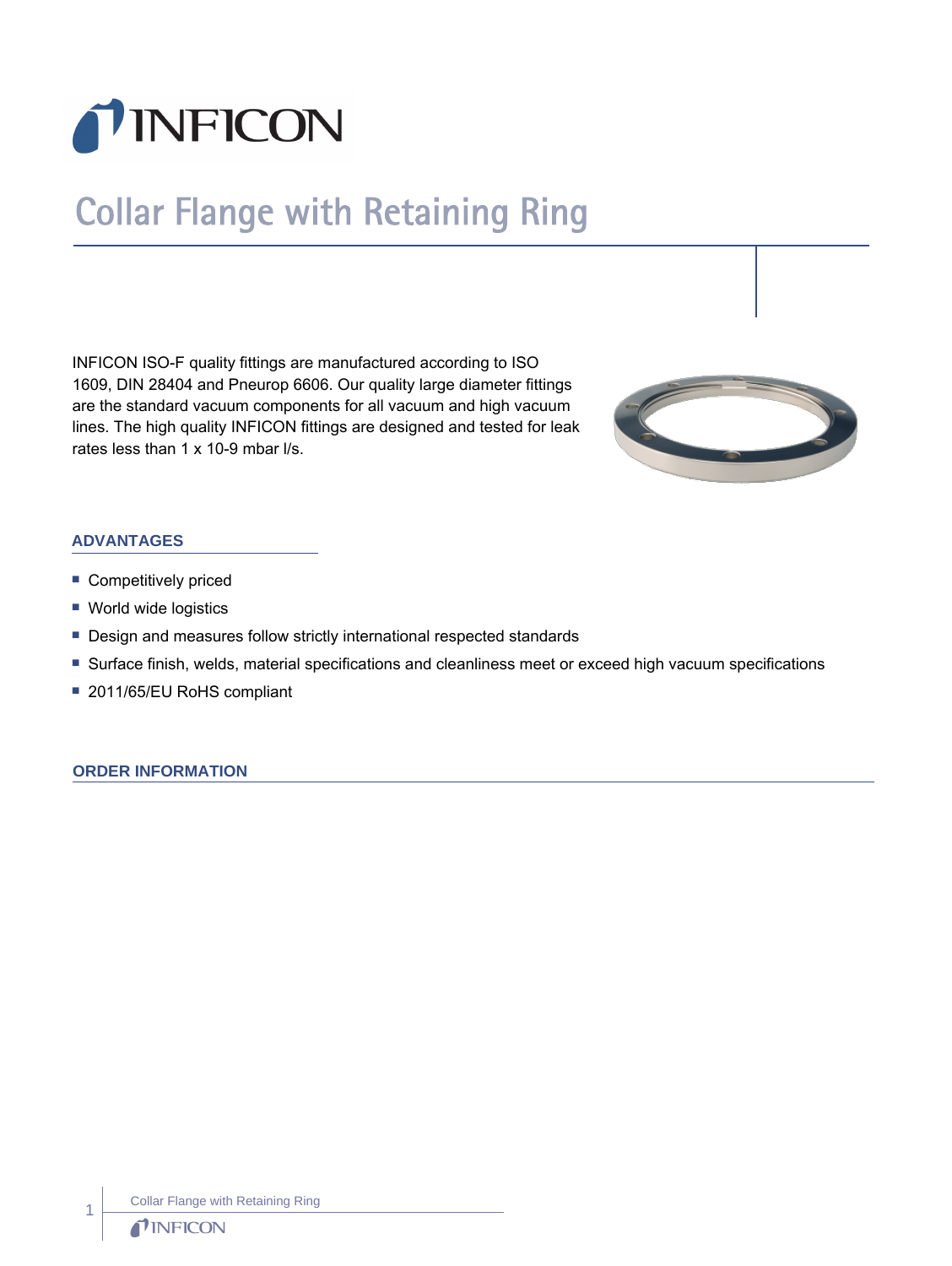| <b>Type</b>                                 | DN 63 ISO-F DN 80 ISO-F |         | F       | F       | DN 100 ISO- DN 160 ISO- DN 200 ISO- DN 250 ISO-<br>F | F       |
|---------------------------------------------|-------------------------|---------|---------|---------|------------------------------------------------------|---------|
| Collar flange with retaining ring DN<br>100 |                         |         | 212-062 |         |                                                      |         |
| Collar flange with retaining ring DN<br>160 |                         |         |         | 212-063 |                                                      |         |
| Collar flange with retaining ring DN<br>200 |                         |         |         |         | 212-064                                              |         |
| Collar flange with retaining ring DN<br>250 |                         |         |         |         |                                                      | 212-065 |
| Collar flange with retaining ring DN<br>320 |                         |         |         |         |                                                      |         |
| Collar flange with retaining ring DN<br>400 |                         |         |         |         |                                                      |         |
| Collar flange with retaining ring DN<br>500 |                         |         |         |         |                                                      |         |
| Collar flange with retaining ring DN 63     | 212-061                 |         |         |         |                                                      |         |
| Collar flange with retaining ring DN<br>630 |                         |         |         |         |                                                      |         |
| Collar flange with retaining ring DN 80     |                         | 212-081 |         |         |                                                      |         |

# **SPECIFICATIONS**

| <b>Type</b> |                                      |                                      |                                      |                                      |                                      | DN 63 ISO-F DN 80 ISO-F DN 100 ISO- DN 160 ISO- DN 200 ISO- DN 250 ISO- |
|-------------|--------------------------------------|--------------------------------------|--------------------------------------|--------------------------------------|--------------------------------------|-------------------------------------------------------------------------|
|             |                                      |                                      |                                      | F                                    | F                                    | F                                                                       |
| Dimension A | 12                                   | 12                                   | 12                                   | 16                                   | 16                                   | 16                                                                      |
| Dimension B | 95.5                                 | 110.5                                | 130.5                                | 180.7                                | 240.7                                | 290.7                                                                   |
| Dimension C | 130                                  | 145                                  | 165                                  | 225                                  | 285                                  | 335                                                                     |
| Material:   | Steel nickel<br>plated<br>$-11.0831$ | Steel nickel<br>plated<br>$-11.0831$ | Steel nickel<br>plated<br>$-11.0831$ | Steel nickel<br>plated<br>$-11.0831$ | Steel nickel<br>plated<br>$-11.0037$ | Steel nickel<br>plated<br>$-11.0037$                                    |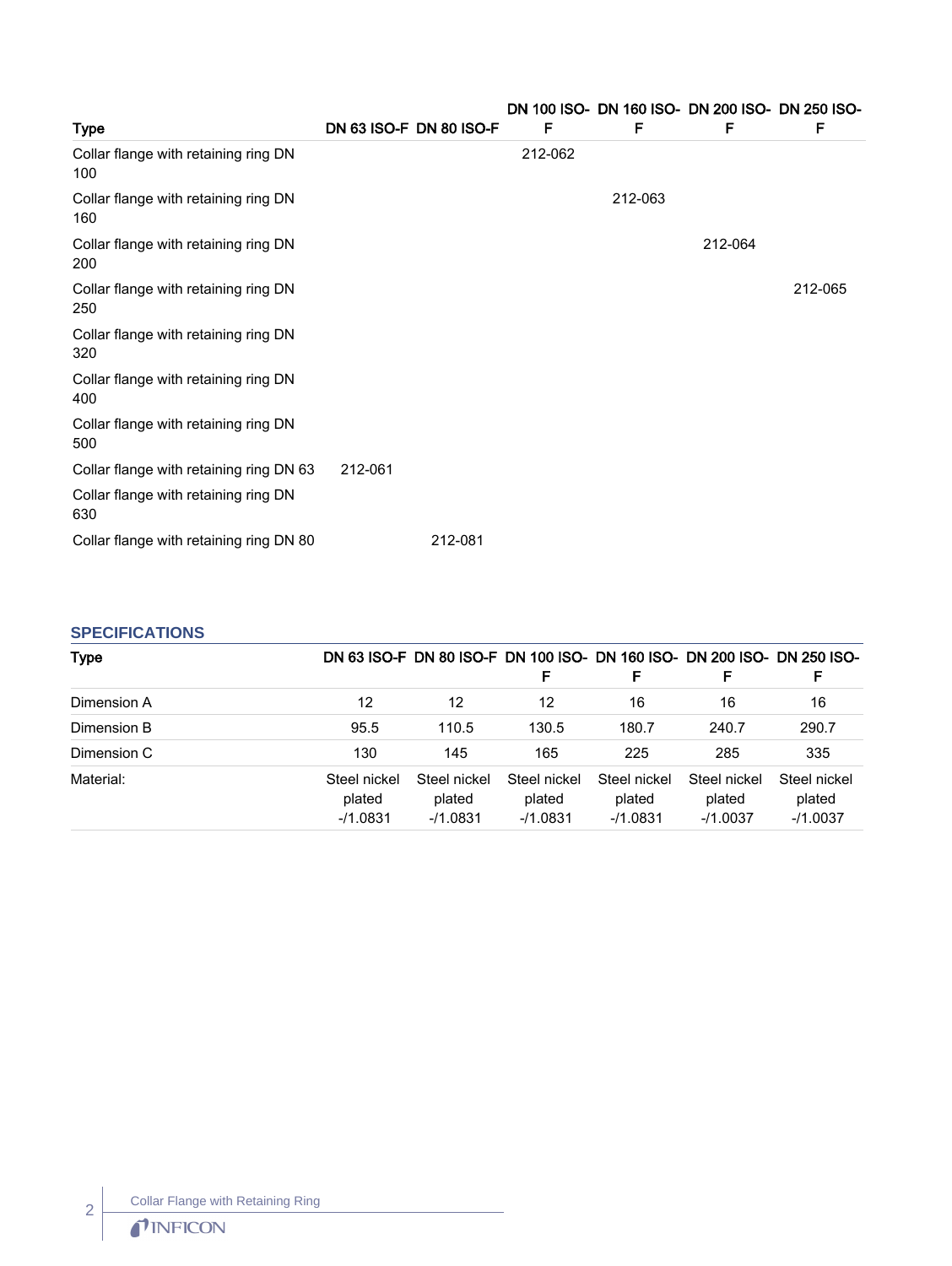#### DN 320 ISO-DN 400 ISO-DN 500 ISO-DN 630 ISO-F F **Figure 1999** F

212-066

212-067

212-068

212-069

## **SPECIFICATIONS**

| Type        | F                                   | DN 320 ISO- DN 400 ISO- DN 500 ISO- DN 630 ISO-<br>F | F                                   | F.                                   |
|-------------|-------------------------------------|------------------------------------------------------|-------------------------------------|--------------------------------------|
| Dimension A | 20                                  | 20                                                   | 20                                  | 24                                   |
| Dimension B | 370.8                               | 450.8                                                | 550.8                               | 691                                  |
| Dimension C | 425                                 | 510                                                  | 610                                 | 750                                  |
| Material:   | Steel nickel<br>plated<br>$-1.0037$ | Steel nickel<br>plated<br>$-1.0037$                  | Steel nickel<br>plated<br>$-1.0037$ | Steel nickel<br>plated<br>$-11.0037$ |